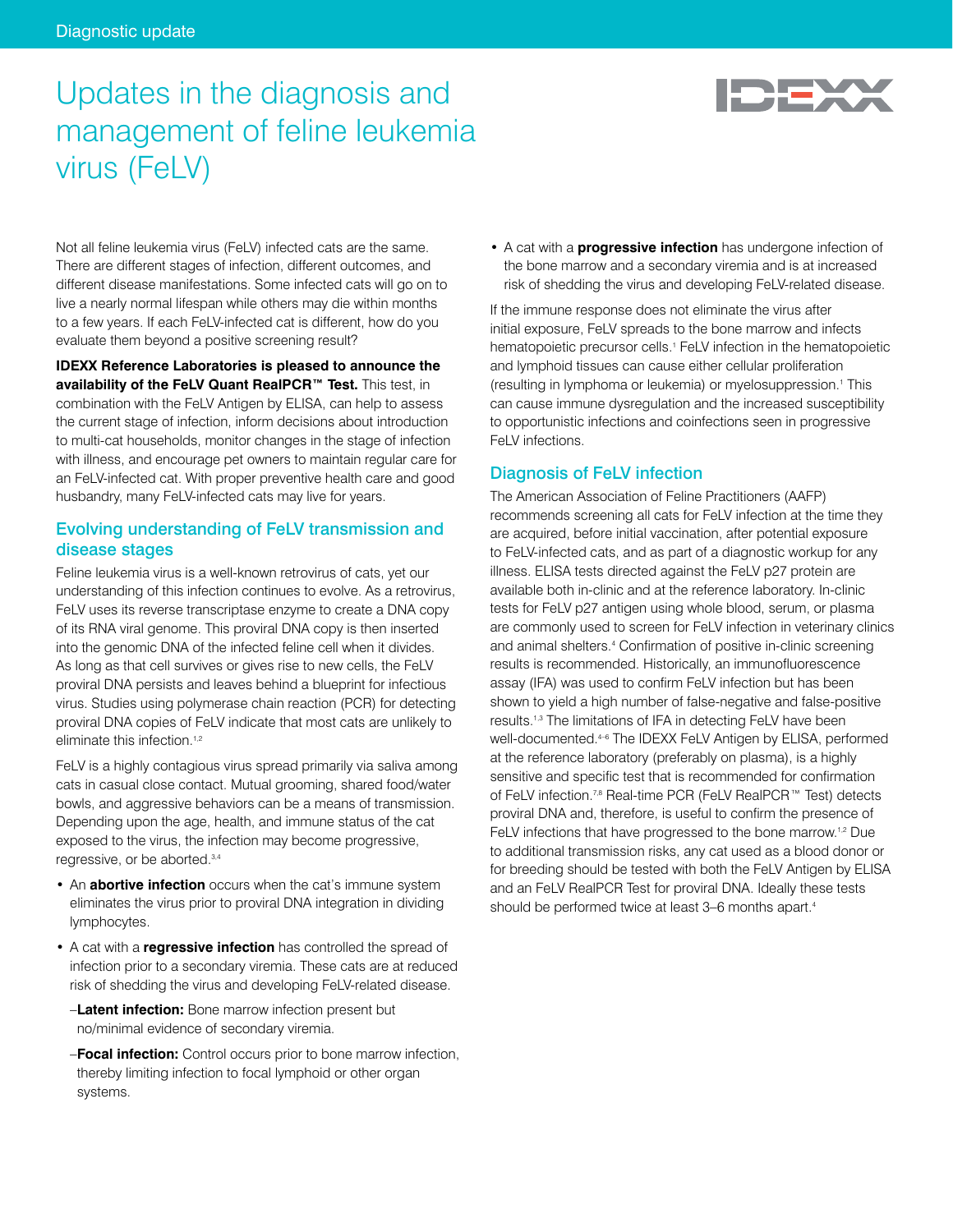## Staging of confirmed FeLV infections

Recently, studies of FeLV-infected cats have demonstrated a correlation between outcome of infection and viral RNA and proviral DNA loads.<sup>7,8</sup> A practical approach to follow-up testing is needed along with the understanding that FeLV may be better represented as a disease spectrum that can be a chronic, yet manageable disease rather than a static disease state. Staging FeLV infections reflect the disease state at the time of testing, and the stage can change over time depending upon a cat's health and immune status, similar to other chronic viral infections. Prognosis for cats with progressive infections is variable depending upon current immune status, stress, or concurrent disease. Some progressive cats may remain nonclinical for several years. Similarly, cats with a regressive infection may remain nonclinical or may revert to a progressive infection with immunosuppression, stress, or concurrent disease. Regressively infected cats may mount an effective immune response and eventually become PCR and/or antigen negative. **A single-point-in-time test may not be enough to determine the long-term outcome of a FeLV infection in a cat.**

|                             | Infection begins with<br>proviral integration<br>and viral replication<br>in lymphoid tissues of<br>oropharynx                                                  |                                                         |
|-----------------------------|-----------------------------------------------------------------------------------------------------------------------------------------------------------------|---------------------------------------------------------|
|                             |                                                                                                                                                                 |                                                         |
| Primary<br>viremia          | <b>Virus infected</b><br><b>lymphocytes and</b><br>mononuclear cells<br>spread infection to<br>other lymphoid organs<br>and bone marrow                         | <b>Regressive infection</b><br>Immune system influences |
|                             |                                                                                                                                                                 | extent of secondary viremia                             |
| <b>Secondary</b><br>viremia | Infected monocytes,<br>granulocytes and<br>platelets from the bone<br>marrow spread the<br>infection to epithelial<br>tissues associated with<br>viral shedding | <b>Progressive infection</b>                            |

**Figure 1.** FeLV stages

The presence of FeLV p27 antigen on a screening ELISA, when confirmed by the FeLV Antigen by ELISA, indicates that an FeLV infection is present. It does not indicate the stage of the infection. Using a multimodal testing approach with both FeLV Antigen by ELISA and quantitative real-time PCR for staging potentially infected FeLV patients is recommended.

High viral RNA and proviral DNA loads have been associated with progressive infections, while low loads have been associated with regressive infections.<sup>1,2,9</sup> Likewise, a positive correlation between these molecular measures and levels of p27 antigen have been documented.<sup>1,2,8,9</sup> Using the correlation between proviral DNA loads and concentrations of p27 antigen, we have defined a cut-off for the quantitative FeLV real-time PCR to be  $1 \times 10^6$  copies/mL. Copies at this level and greater are most likely consistent with a progressive infection (high proviral DNA and high antigen). Copies less than  $1 \times 10^6$  copies/mL are most likely consistent with a regressive infection (low proviral DNA and low antigen).

Results from the combined diagnostic methodologies of FeLV Antigen by ELISA and quantitative real-time PCR provide more objective information for staging and monitoring of FeLV infections.

#### IDEXX introduces the FeLV Quant RealPCR Test

IDEXX Reference Laboratories is pleased to announce the introduction of the FeLV Quant RealPCR™ Test. This quantitative real-time PCR test detects integrated proviral FeLV virus, confirming infection. When positive for FeLV, quantitation of the FeLV proviral DNA (copies/mL) is also provided. When considered along with the clinical history and FeLV Antigen by ELISA results, the quantitative values may assist in staging an infected cat as either regressively infected or at risk for progressive disease (table 1). Evaluating changes in quantitative values over time may also be useful for monitoring a cat for reversion from regressive to progressive disease, which may be a concern in times of stress or concurrent disease. The FeLV Quant RealPCR Test is available in combination with the IDEXX FeLV Antigen by ELISA or as a stand-alone PCR test. The FeLV Antigen by ELISA with FeLV Quant RealPCR Test, test code 26355 (or add-on test code 263551 when ordered with a CBC/chemistry profile), is recommended as a confirmatory and staging test following an in-clinic screening FeLV antigen test. The stand-alone FeLV Quant RealPCR Test, test code 26354, may be used following a positive FeLV Antigen by ELISA or for monitoring progression over time. Quantitation of a prior positive nonquantitative FeLV RealPCR™ Test is also available as an add-on test (test code 263541).

| <b>Stage of infection</b> | <b>FeLV Antigen</b><br>by ELISA | <b>FeLV Quant™</b><br><b>RealPCR</b>         |
|---------------------------|---------------------------------|----------------------------------------------|
| Uninfected (Abortive)     | Negative                        | Negative                                     |
|                           | Positive                        | Negative                                     |
| Regressive                | <b>Negative</b>                 | Positive<br>$(<1 \times 10^6$ copies/mL)     |
|                           | Positive                        | Positive<br>$(<1 \times 10^6$ copies/mL)     |
| Progressive               | Positive                        | Positive<br>$(\geq 1 \times 10^6$ copies/mL) |

**Table 1.** Expected FeLV Antigen by ELISA and FeLV Quant RealPCR Test results for each FeLV disease stage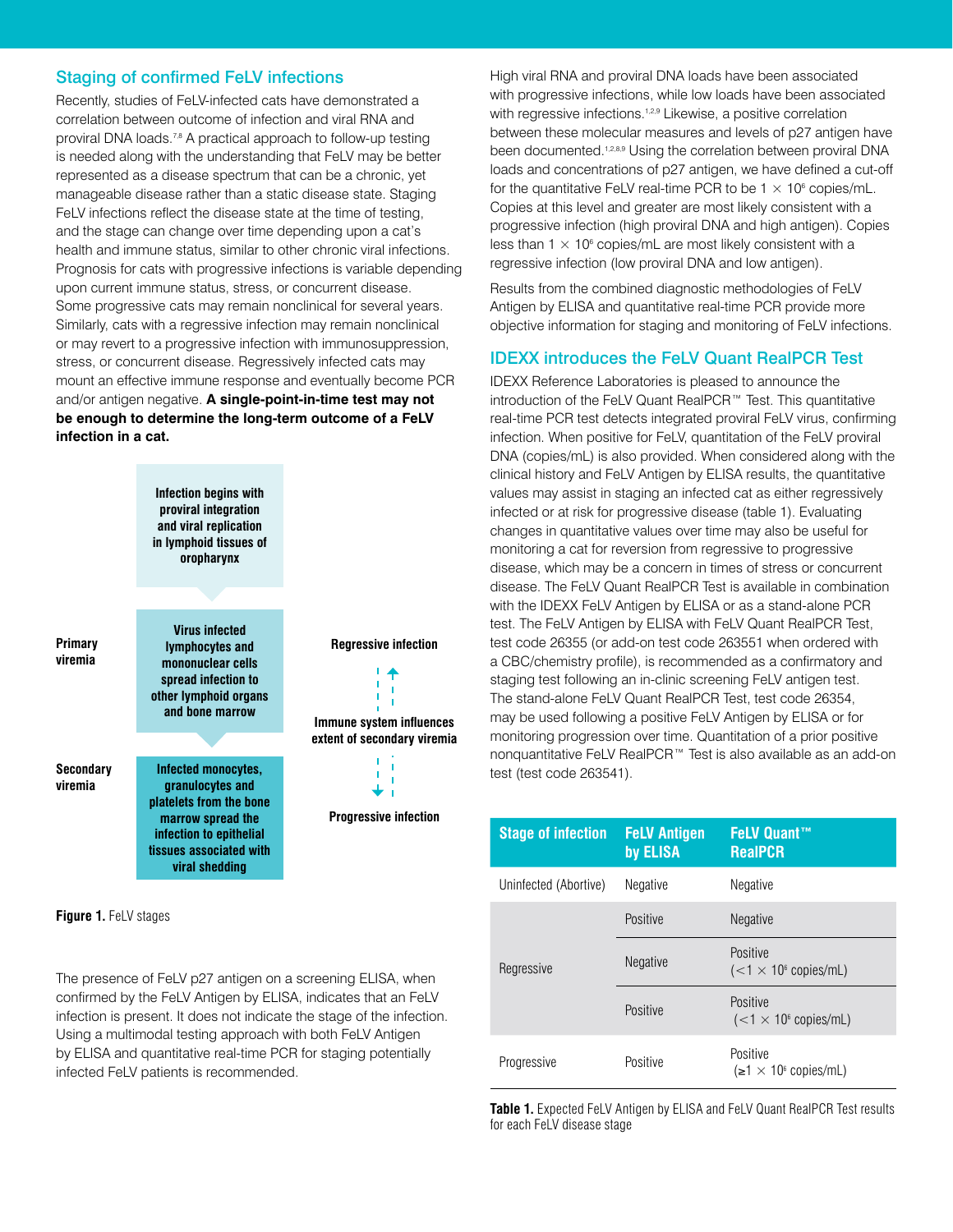#### Diagnostic algorithm for diagnosis and staging of FeLV infection



## Interpreting your ELISA and Quant RealPCR results



† If clinical signs develop, retesting with quantitative real-time PCR is recommended to confirm evidence of progression versus comorbidity with another disease.

#### Management of FeLV-positive cats

Understanding the current stage of infection allows veterinarians to guide proper placement of cats in multi-cat households, provide recommendations on husbandry, and educate clients on appropriate steps to help monitor the health of their cat.

- **• Placement**—Avoid placing progressively infected cats with other cats that have a compromised immune system. This includes kittens under 6 months of age and senior or geriatric cats with chronic diseases.
- **• Comorbidities**—Cats with FeLV infections may become ill because of conditions unrelated to their FeLV infection. Determining their current stage may help to distinguish comorbidities from progressive FeLV disease.
- **• Outcome**—Regressively infected cats are expected to have a longer survival time than cats with progressive infections. However, some cats with progressive infections may live for years.
- **• Owner education**—FeLV-infected cats should either be kept indoors or have controlled access to outdoor space. The number of cats in the household should be managed to minimize stress and create a stable environment. Limit the introduction of new cats to help control opportunistic infections particularly for progressively infected cats. Good nutrition is a must, and progressively infected cats should have their weight monitored regularly. Cats with progressive infections should be seen immediately by a veterinarian if any signs of illness appear so that opportunistic infections or other illnesses can be caught early and treated.
- **• Antiretroviral therapy and immune modulators**—These are only indicated in exceptional cases because of the lack of proven efficacy and potential for toxicity. More studies are needed to demonstrate clinical benefits, and their effectiveness are still under investigation.3,4